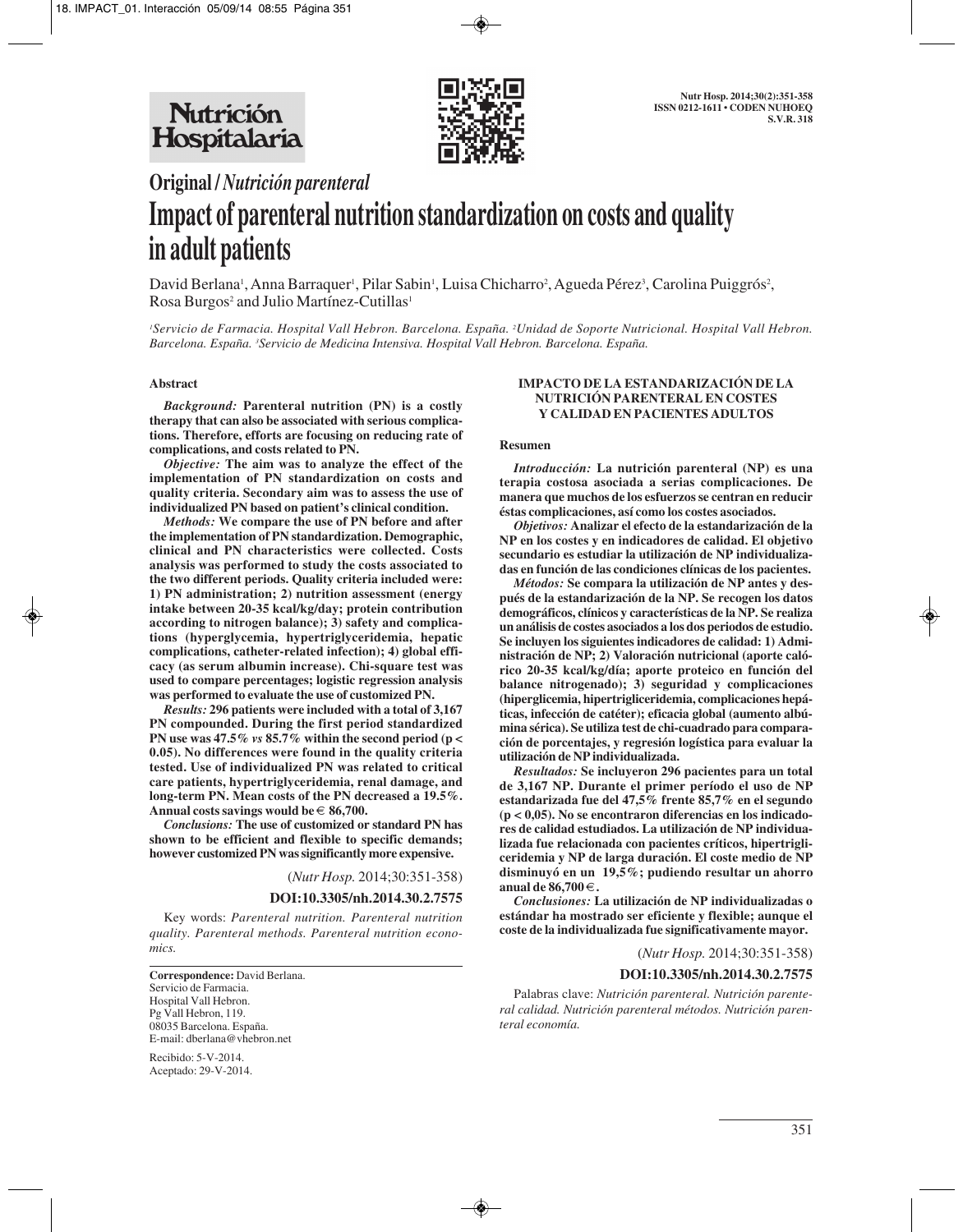### **Abbreviations**

PN: Parenteral nutrition. MCB: Multichamber bags. IPN: Individualized period. SPN: Standardized period. GGT: Gamma-glutamyl-transferase. ALT: Alanine aminotransferase. AST: Aspartate aminotransferase. CRI: Catheter-related infection. SD: Standard deviation. OR: Odds ratio.

## **Introduction**

Parenteral nutrition (PN) is an important supportive therapy indicated for patients whenever oral or enteral nutrition is not possible, insufficient or contraindicated. However, PN is a costly technology and can also be associated with complications such as electrolyte disturbances, hyperglycaemia, hypertriglyceridaemia, as well as hepatobiliary, infectious and mechanical complications.1,2

Considerable research has focused on reducing complications and preventing errors associated with the administration of PN formulations. These complications can be minimized by careful patient selection, appropriate formulation, and close monitoring of the patient. Several guidelines have been developed to help clinicians with these complications of PN therapy.3 Therefore, an optimal implementation of PN plays an important role in reducing the risk of complications and optimizing the clinical outcome and the cost-efficiency ratio.

In times of budget constraints, attention is focused on cost-effectiveness treatments. In this way, since advantages in efficiency, economy, and clinical appropriateness with the use of standardized PN formulations compared with individualized PN formulations are suggested, a standardized process for PN management was developed in our hospital. The aim of this process was to reduce costs, reduce variation in PN formulations and promote uniformity among clinicians. The implementation of standardization of PN should have an optimal cost-efficiency ratio, seeking to reduce costs, reduce the risk of complications and optimize clinical outcomes.

The aim of this study was to assess the economic and quality implications that might result from the implementation of PN standardization and greater use of standard PN in adult patients. The secondary aim was to report and assess the use of individualized PN based on the patient's clinical condition.

# **Methods**

In June 2010, a standard PN regime in adult patients was introduced in our hospital for routine use. Following implementation of this new procedure the effects were assessed by retrospective analysis. Costs and type of PN formulations, and quality criteria on PN episodes in adult patients between February 2010 and May 2010 (IPN period) were compared with a similar group of patients who had received PN formulations between September 2010 and December 2010 (SPN period).

The Pharmacy Service, in agreement with the Nutrition Support Unit, developed a protocol for PN standardization, in compliance with accepted standards in the literature. Work was initiated in the Pharmacy Service to make standard PN solutions prepared in the pharmacy, based mainly on commercial multichamber bags (MCB). The compositions of these standardized solutions were chosen after considering normal requirements of adult patients with reference to the published literature and our own experience of PN. Standard commercial MCB used are listed in table I. The PN formulations were either prescribed individually or as standard solutions each morning based on the individual patient's clinical conditions and nutritional needs. The research protocol was authorized by the Ethics Committee of the Hospital.

Modification of standard PN solutions (by the addition of electrolytes and micronutrients to standard PN solutions) and preparation of individual PN solutions were performed by the pharmacy staff under laminar air flow units. However, most of the individualized PN solutions were prepared by subcontractor. We evaluated the frequency of standard solution prescriptions as MCB, and compared the utilization with standard vs. individual PN solutions in the following clinical conditions: renal impairment (defined as estimated glomerular

| <b>Table I</b><br>Standard MCB composition |             |            |          |            |  |
|--------------------------------------------|-------------|------------|----------|------------|--|
|                                            | Nitrogen(g) | Glucose(g) | Lipid(g) | Volume(mL) |  |
| Oliclinomel <sup>®</sup> N7                | 6.6         | 160        | 40       | 1000       |  |
| Oliclinomel <sup>®</sup> N4                | 7.3         | 160        | 40       | 2000       |  |
| Nutriflex Lipid Special <sup>®</sup>       | 10          | 186        | 50       | 1250       |  |
| Smofkabiven <sup>®</sup>                   | 12          | 187        | 56       | 1500       |  |
| $Clinimix^*$                               | 12          | 200        | $\theta$ | 2000       |  |
| Oliclinomel <sup>®</sup> N8                | 16.5        | 250        | 60       | 2000       |  |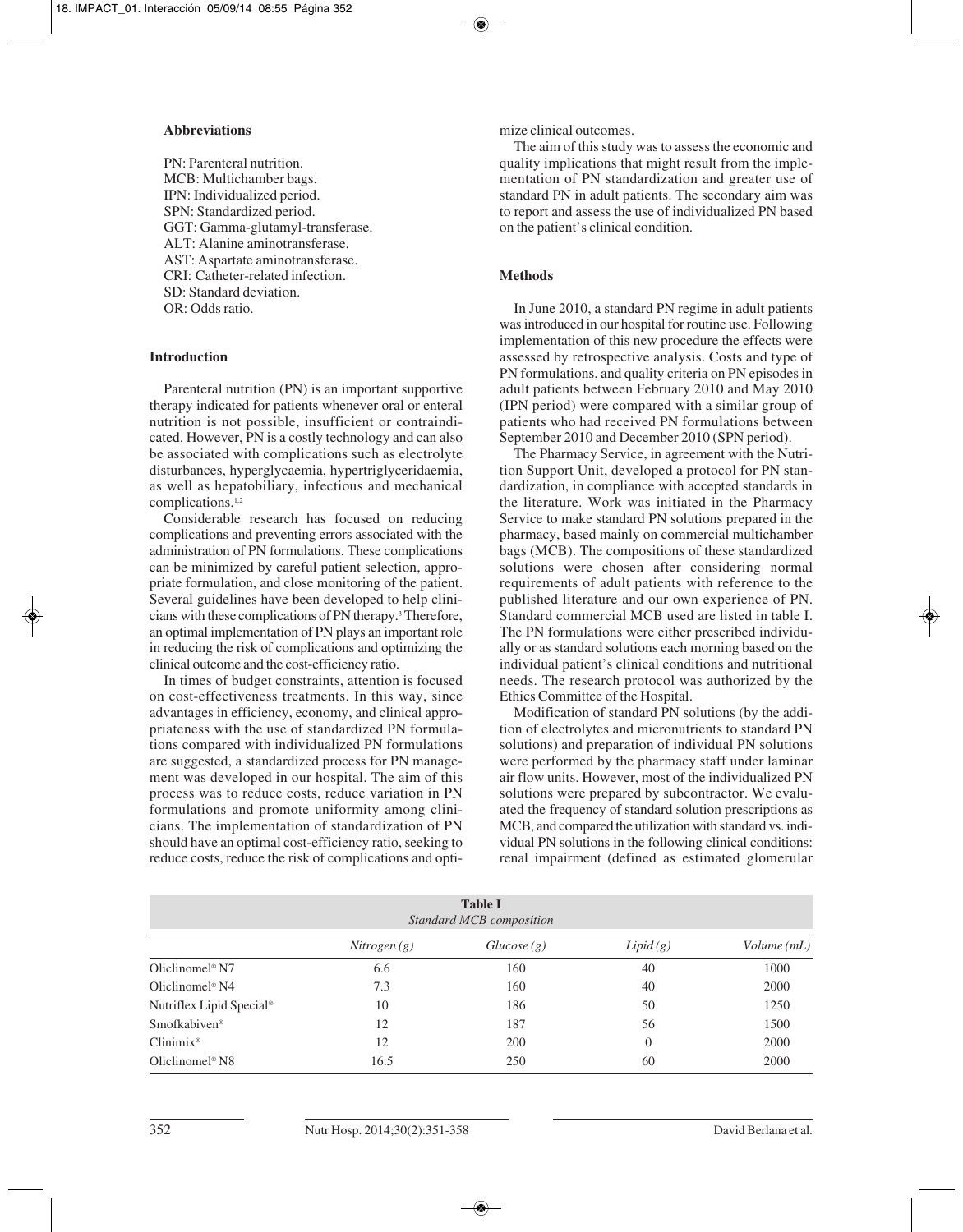filtration rate  $< 60$  mL/min calculated by MDRD-4), long-term PN therapy (defined as patients who received at least 21 days of PN), hepatic impairment (defined as alkaline phosphatase > 280 IU/L, GGT > 50 IU/L or bilirubin  $> 1.2$  mg/dL plus AST  $> 40$  IU/dL or  $ALT > 42$  IU/dL),<sup>4</sup> critical illness (defined as inpatients in critical care units, included the intensive care postrecovery units), and hypertriglyceridemia (defined as serum triglyceride value > 400 mg/dL). Univariate logistic regression analyses were performed to estimate the association between the use of individualized PN and the variables such as the study period, and patient's clinical condition (renal impairment, longterm, hepatic impairment and critical illness).

The percentage of compliance in each quality criteria was compared to assess the quality implications resulting from the change of practice. Many factors might influence the quality of the PN therapy (e.g., compounding and administration of the solution, amounts of macro and micronutrients, nutrition assessment). To prevent under or overestimation of the effect of standardization in PN quality, only the quality criteria clearly related to this change of practice were assessed. These included 10 quality criteria that examined the following different areas: 1) PN administration; 2) nutrition assessment, adequacy of the nutrition support, and monitoring; 3) safety and complications; and 4) global efficacy of the PN regimen.<sup>5-7</sup>

- 1) PN administration:
	- a) Percentage of PN bags not administered and returned to Pharmacy Service.
- 2) Nutrition assessment, adequacy of the nutrition support, and monitoring:
	- a) Percentage of PN days with energy intake between 20-35 kcal/kg. Exceptions were peripheral PN and situations of hypertriglyceridemia (> 400 mg/dL).
	- b) Protein intake based on nitrogen balance. Percentage of PN days with insufficient protein intake. Protein intake is considered to be insufficient if nitrogenous balance is  $\le$  -2 if input is < 1.1 g protein/kg (except for patients in intensive care and post-recovery units, as their hypercatabolic state might be in an acute phase) Exceptions were patients with renal failure and peripheral PN.3,6,8

The weight used for calculations was the actual body weight for all patients, except in obese subjects (body mass index  $>$  30 kg/m<sup>2</sup>) where the ideal body weight was used.

- 3) Safety and complications.
	- a) Percentage of days with hyperglycemia, defined as glucose concentrations > 180 mg/ dL.
	- b) Percentage of patients with hepatic complications; defined as the presence of 2 or more of

the following serum values: alanine aminotransferase (ALT) > 60 IU/L, aspartate aminotransferase (AST) > 60 IU/L, alkaline phosphatase > 220 IU/L, gamma-glutamyltransferase (GGT) > 80 IU/L, and/or bilirubin > 2 mg/dL after at least 10 days of PN. Hepatic complications rate was assessed separately as follows:

- i) Patients were excluded if any baseline liver function test was above the maximum reference value.
- ii) Patients were excluded if baseline values met our definition of liver impairment.
- 1) c) Percentage of patients with hypertriglyceridemia, defined as triglyceridemia > 400 mg/dL. Patients with baseline serum triglyceride value > 250 mg/dL were excluded.
- 1) d) Percentage of patients with at least a suspected catheter-related infection (CRI) that met diagnostic criteria. CRI was defined as the clinical signs of infection (fever, chills) in a patient with one or more positive blood culture obtained from a peripheral vein, and no apparent source of bloodstream infection except the catheter. In addition, the semi quantitative culture of the removed catheter was positive for the same microorganism isolated from the blood.<sup>9</sup>
- 4) Global efficacy of the PN regimen.
	- a) Percentage of patients who maintained or improved their nutrition status after PN. Defined as serum albumin level maintained or increased after at least 7 days of PN.
	- b) Percentage of patients who improved their nutrition status after PN. Defined as serum albumin level increased at least 0.2 g/dL from baseline after at least 7 days of PN.

A cost accounting model was used to perform a cost minimization analysis of the implications of transitioning to MCB use.10 The costs per PN included: cost of personnel, nutrition solutions, additives and medical supplies needed. The cost accounting model, manpower PN bag compounding time, and costs for all the processes involved in PN provision were based on our own data previously obtained. Price of the hospitalcompounded bags used was the mean value obtained in the previous study. Meanwhile, the price of the individual PN bags performed by subcontractor was calculated using the combination of the average of the subcontractor selling price plus the costs of personnel, following the cost accounting model used. In the same way, for MCB, the costs of the nutrition solutions used were average manufacture's selling prices to our hospital for each commercial admixture used adding the costs of personnel obtained previously. Therefore, nutrient solutions and total cost date were recalculated.

We used a cost minimization model assuming the fact (under the hypothesis) of no change in quality in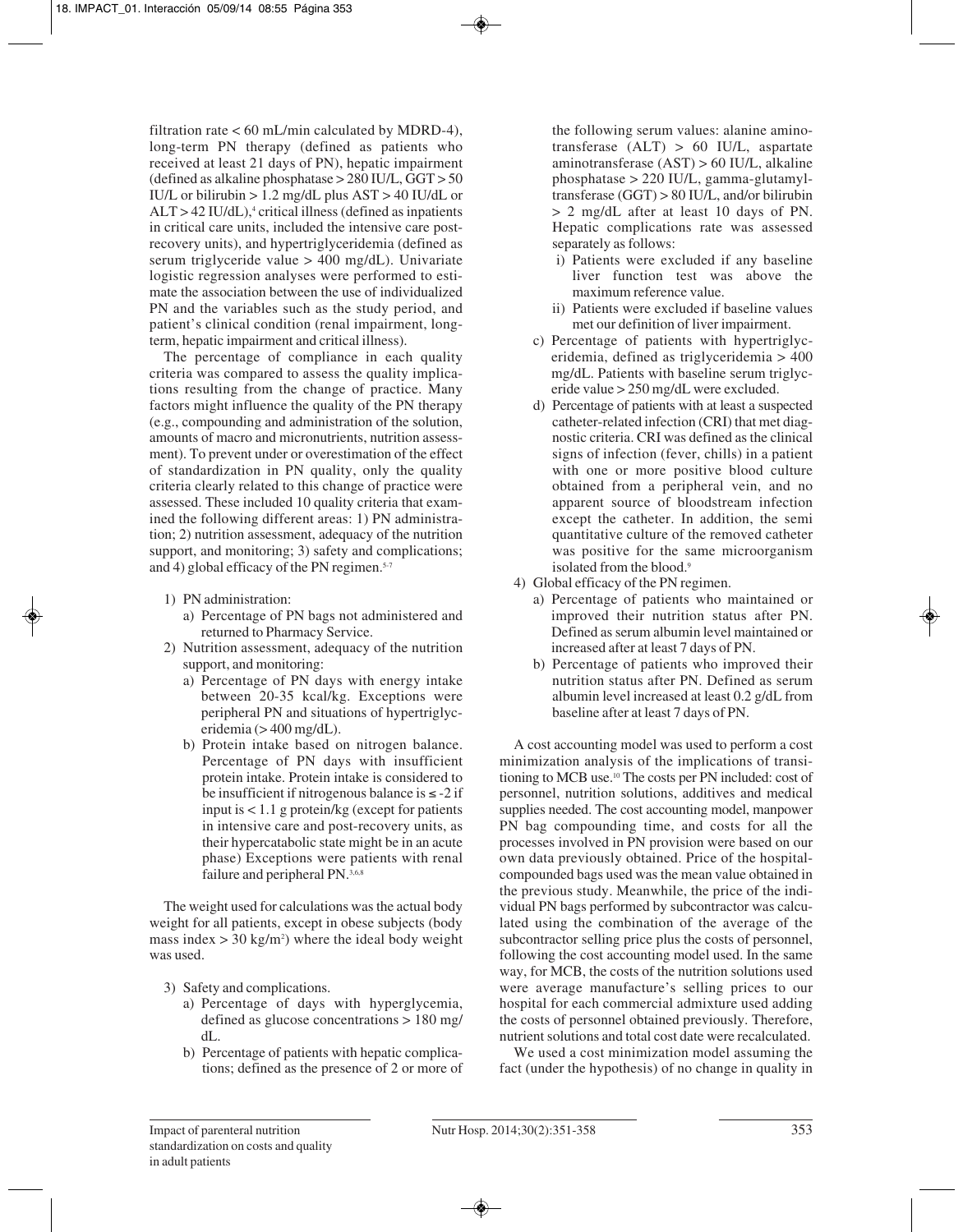|                                     | <b>Table II</b><br>PN and patients characteristics |                      |                    |
|-------------------------------------|----------------------------------------------------|----------------------|--------------------|
|                                     | <b>IPN</b> period                                  | SPN period           | Total              |
| PN bags                             | 1769                                               | 1398                 | 3167               |
| <b>MCB</b>                          | 840 (47.5%)                                        | 1198 (85.7%)*        | 2038 (64.4%)       |
| Hospital & subcontractor-compounded | 929(52.5%)                                         | 200 (14.3%)          | 1129 (35.6%)       |
| PN characteristics                  |                                                    |                      |                    |
| Peripherally/Central PN             | 189/1580                                           | 181/1217             | 370/2797           |
| Nitrogen (g)                        | $11.9 \pm 3.1$                                     | $11.1 \pm 3.0^*$     | $11.5 \pm 3.1$     |
| Glucose $(g)$                       | $200.5 \pm 27.8$                                   | $192.7 \pm 27.9*$    | $197.1 \pm 28.1$   |
| Lipid(g)                            | $43.8 \pm 14.0$                                    | $47.1 \pm 15.5^*$    | $45.3 \pm 14.8$    |
| Volume (mL)                         | $1812.7 \pm 266.0$                                 | $1625.7 \pm 338.5^*$ | $1730.1 \pm 314.2$ |
| <b>Total Kcal</b>                   | $1536.4 \pm 276.3$                                 | $1520.2 \pm 283.2$   | $1529.3 \pm 279.4$ |
| Patients                            | 145                                                | 151                  | 296                |
| Male $(\% )$                        | 64.8                                               | 54.3                 | 59.5               |
| Age(y)                              | $62.8 \pm 16.3$                                    | $64.9 \pm 15.3$      | $63.9 \pm 15.8$    |
| $BMI$ (kg/m <sup>2</sup> )          | $26.0 \pm 12.1$                                    | $25.3 \pm 5.3$       | $25.6 \pm 9.2$     |
| PN days                             | $14.1 \pm 12.1$                                    | $11.7 \pm 14.3$      | $12.9 \pm 13.3$    |
| PN indication $(\%)$                |                                                    |                      |                    |
| Postoperative ileus & complications | 37.2                                               | 43.0                 | 40.2               |
| <b>Bowel rest</b>                   | 14.5                                               | 18.5                 | 16.6               |
| Obstruction                         | 12.4                                               | 9.3                  | 10.8               |
| Malabsorption                       | 6.2                                                | 10.6                 | 8.4                |
| Pancreatitis                        | 6.2                                                | 4.6                  | 5.4                |
| Mucositis                           | 4.8                                                | 4.0                  | 4.4                |
| Fistula                             | 4.1                                                | 1.3                  | 2.7                |
| Others                              | 14.5                                               | 8.6                  | 11.5               |
| ICU admission $(\% )$               | 49.0                                               | 48.3                 | 48.6               |
| Death $(\% )$                       | 20.0                                               | 12.6                 | 16.2               |

Values are expressed as mean ± SD, or %.

 $*p < 0.05$ .

the PN therapy, and therefore the lack of clear clinical differences between the two periods studied. We ran the cost model under two scenarios studied depending on the percentage of individualized PN obtained.

The patients were identified from the pharmacy records of all patients to whom PN was dispensed. Anthropometric and clinical parameters, as well as indication, duration and amounts of PN, were collected from the pharmacy, medical and nursing records. Results were expressed as number and percentage, mean  $\pm$  standard deviation (SD). The data were analyzed by T-test for continuous variables in both groups and by Mann Whitney test in the event of an abnormal distribution. Quality variables were analyzed using a Chi-square test. All statistical analyses were performed with Stata software, release 11.0 (Stata Corporation, College Station, Texas); and statistical significance is reported for  $p < 0.05$ .

# **Results**

During the two periods studied, a total of 3167 PN solutions were made for 296 adult patients; 145 in the IPN period before standardization implementation and 151 in the SPN period after the implementation. Three patients previously on home PN treatment were excluded. Of the

total number of PN performed, 1129 (35.6%) were hospital or subcontractor compounded and 2038 (64.4%) were as standard commercial three-compartment bags. Overall, 85.7% of the PN used within the SPN were commercial MCB, significantly higher compared with 47.5% in the IPN period (table II).

Differences in amounts of nutrient and volume of the PN between the two periods were found although not energy intake (table II). No significant differences were seen between groups among demographic parameters. Nevertheless, higher percentage of male patients was found within the first period. Details of PN utilisation are shown in table II. More than a third of patients were started on PN for postoperative ileus or postoperative complications.

No significant differences were found between the percentage of compliance in the 10 quality criteria compared (table III). No difference was observed in the incidence of hepatic complication between the two periods studied. None of the patients met the criteria of hepatic complication when excluding patients with any baseline liver function test altered. A small decrease in the percentage of patients who met criteria of CRI was observed. However, this decrease was not statistically significant. The overall line sepsis rate was 4.4 and 1.8 per 1000 PN days within the IPN and SPN period, respectively.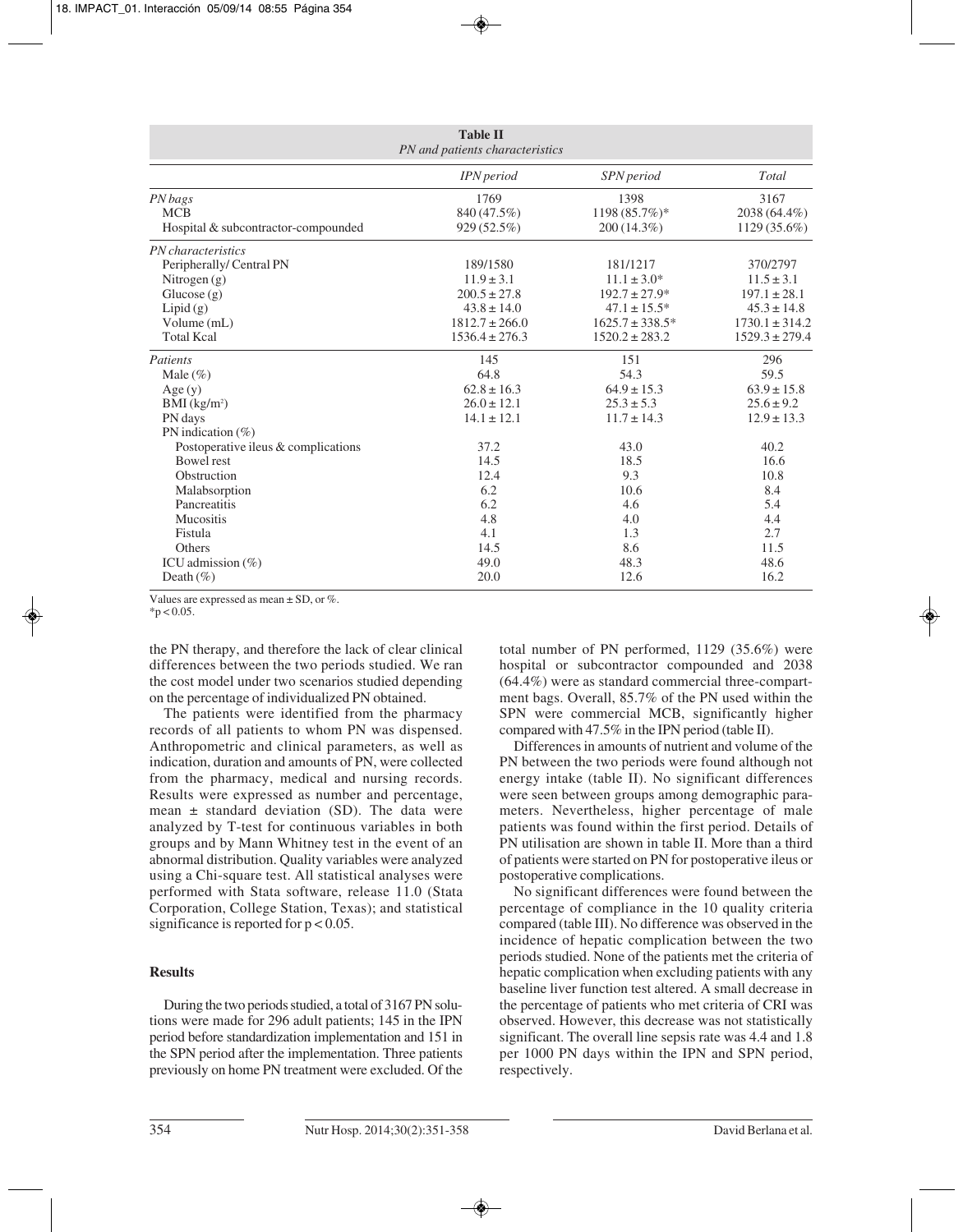| <b>Table III</b><br>Quality criteria results                                                                                                        |                             |                           |  |
|-----------------------------------------------------------------------------------------------------------------------------------------------------|-----------------------------|---------------------------|--|
|                                                                                                                                                     | IPN period                  | SPN period                |  |
| 1. PN indication<br>a) PN no administered                                                                                                           | 0.8                         | 0.6                       |  |
| 2. Adequacy of the PN & monitoring<br>a) Energy intake 20-35 Kcal/kg<br>b) Insufficient protein intake as nitrogen balance                          | 70.8<br>4.5                 | 73.7<br>5.1               |  |
| 3. Safety & complications<br>a) Days of hyperglycemia<br>b) b. ii. Hepatic complications<br>c) Hypertriglyceridema<br>d) Catheter-related infection | 19.5<br>12.4<br>10.8<br>6.2 | 20.5<br>8.1<br>7.7<br>2.0 |  |
| 4. Global efficacy<br>a) Albumin maintain<br>b) Albumin improvement                                                                                 | 44.0<br>30.0                | 44.7<br>31.6              |  |

Values are expressed as %.

Overall, clinical conditions associated with customized PN use (hospital compounded or by subcontractor) on univariate analysis were: renal impairment, longterm PN, critical illness, and hypertriglyceridemia. However, before the standardization was enacted, long-term PN was not related to customized PN use (Odds Ratio [OR]: 1.04 [CI: 0.86-1.25]). Pre-standardization period was significantly associated with utilisation of individualized PN (table IV).

The mean cost of individualized PN formulations produced by the pharmacy department or subcontractor was  $\in 63.1 \pm 6.1$  per bag, compared to  $\in 39.5 \pm 1$ 6.1 per bag of MCB. Based on the utilisation of each formulation, the mean cost of PN bag administered for the first period was significantly higher than the mean cost during the SPN period  $(52.4 \pm 13.2 \text{ vs. } 42.2 \pm 9.8,$ p < 0.05). Meanwhile, the cost for all PN formulations during the IPN period was estimated at  $\in$  92,773.1, compared to  $\in$  59,058.9 for the SPN period.

According to the cost accounting model used, the standardization of PN was associated with cost savings of  $\in$  10.2 (19.5%) per patient per day compared with the previous period. Therefore, a total saving of  $\in$  18,054 would be obtained within the first period. Consequently, in a large facility such as our hospital, savings for a mean of 8,500 PN bags per year would be  $\in$  86,700.

# **Discussion**

In this study we analyzed the changes in PN support after implementation of standardization for the adult patients in our hospital. In support of the primary hypothesis, this study found that after standardization, using commercial MCB as standard PN, cost of PN dropped significantly without negative effects on PN care quality.

The standard solutions in this study were manufactured as MCB solutions. Five commercial MCB were chosen as standard solutions. The formula selection was made based on similarities to those most frequently employed and those previously used. Therefore, costs were calculated for each commercial MCB used. Costs used for calculation were based on our own

| <b>Table IV</b><br>Use of costumized PN regarding clinical condition and period studied |            |                     |            |                     |            |                       |  |
|-----------------------------------------------------------------------------------------|------------|---------------------|------------|---------------------|------------|-----------------------|--|
| Clinical condition                                                                      |            | <b>IPN</b> period   |            | SPN period          |            | All                   |  |
|                                                                                         | Customized | $OR$ (CI 95%)       | Customized | $OR$ (CI 95%)       | Customized | $OR$ (CI 95%)         |  |
| Renal impairment                                                                        | 364(73.7)  | $3.51(2.79-4.42)^*$ | 74(18.1)   | $1.51(1.11-2.07)$ * | 438(48.5)  | $2.14(1.83 - 2.51)^*$ |  |
| Long-term PN                                                                            | 402(53.0)  | $1.04(0.86-1.25)$   | 95(19.5)   | $1.86(1.38-2.52)*$  | 497 (39.9) | $1.35(1.17-1.57)$ *   |  |
| Hepatic impairment                                                                      | 338(52.6)  | $0.99(0.83-1.22)$   | 68(15.0)   | $1.09(0.79-1.49)$   | 406(37.0)  | $1.10(0.94-1.28)$     |  |
| Critical illness                                                                        | 507 (73.9) | $4.43(3.59-5.46)$ * | 128(23.8)  | $5.59(4.00-7.80)$ * | 635(51.9)  | $3.16(2.72 - 3.68)$ * |  |
| Hypertriglyceridemia                                                                    | 149(68.7)  | $2.17(1.60-2.93)*$  | 83(38.1)   | $3.43(2.51-4.69)$ * | 232(53.3)  | $2.34(1.90-2.87)$ *   |  |
| Period                                                                                  | 929(52.5)  |                     | 200(14.3)  |                     | 1130(35.7) | $6.63(5.57-7.91)$ *   |  |

Values are expressed as number of customized PN (%).

OR: Odds ratio; CI: confidence Interval.

 $*p < 0.05$ .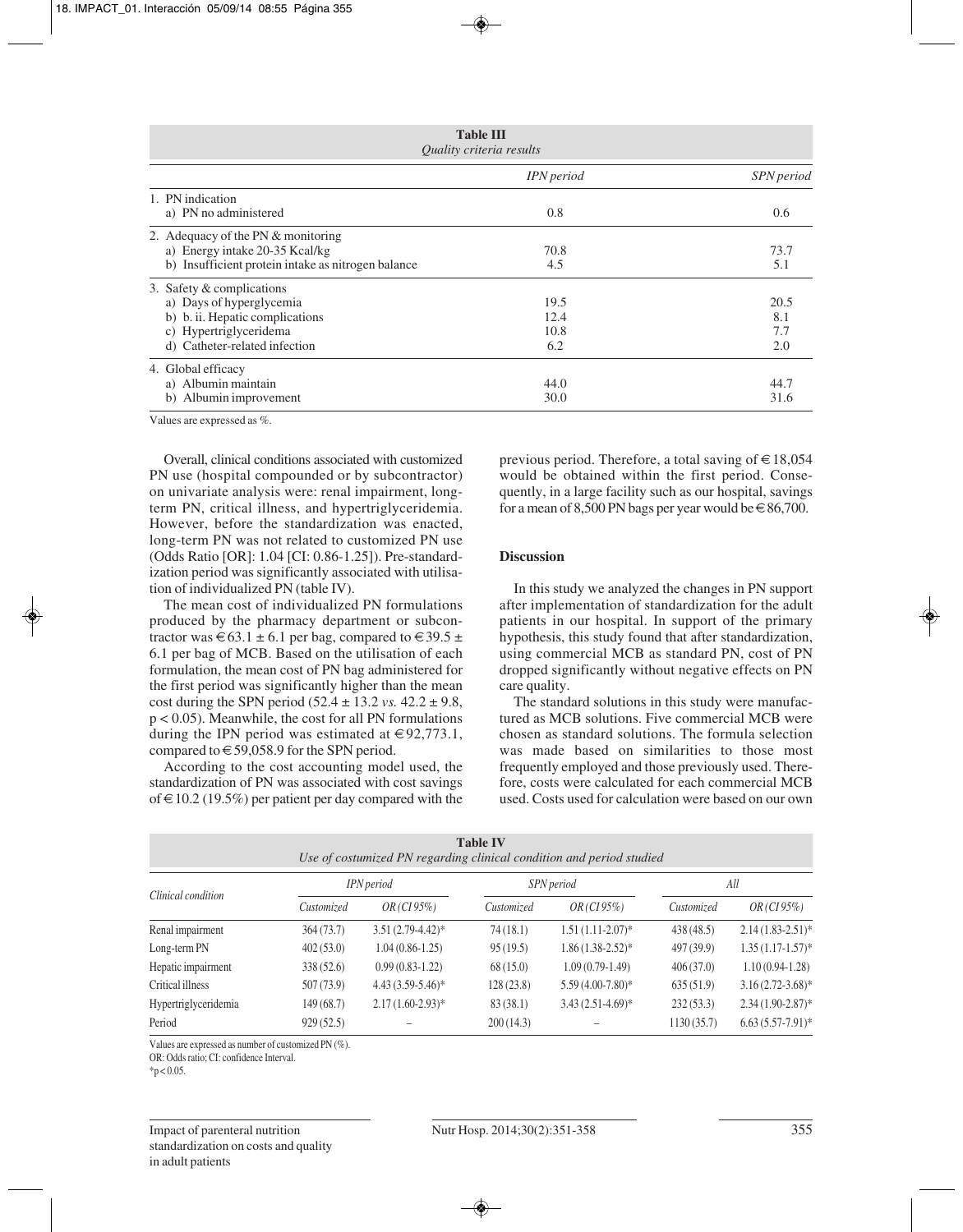| <b>Table V</b><br>Overall costs, per period and per PN bag, in Euros |                                                   |                                                    |                                                   |  |  |
|----------------------------------------------------------------------|---------------------------------------------------|----------------------------------------------------|---------------------------------------------------|--|--|
|                                                                      | Pre-Standardization                               | Post-Standardization                               | Total                                             |  |  |
| MCB standard<br>Manpower<br>Material                                 | $40.1 \pm 6.7$<br>5.1<br>$35.0 \pm 6.7$           | $39.1 \pm 5.6$<br>5.1<br>$34.0 \pm 5.6$            | $39.5 \pm 6.1$<br>5.1<br>$34.4 \pm 6.1$           |  |  |
| Estimated total cost                                                 | 33667.5                                           | 48689.8                                            | 80537.3                                           |  |  |
| Hospital & subcontractor-compounded<br>Manpower<br>Material          | $63.6 \pm 5.4$<br>$4.0 \pm 1.4$<br>$59.6 \pm 6.7$ | $60.9 \pm 8.4$<br>$4.6 \pm 2.2$<br>$56.3 \pm 10.6$ | $63.1 \pm 6.1$<br>$4.1 \pm 1.6$<br>$59.0 \pm 7.7$ |  |  |
| Estimated total cost                                                 | 59105.6                                           | 12189.1                                            | 66671.2                                           |  |  |
| All PN bags<br>Estimated total cost                                  | $52.4 \pm 13.2$<br>92773.1                        | $42.2 \pm 9.8^*$<br>59058.9                        | $47.9 \pm 12.8$<br>136814.7                       |  |  |

**Table V**

Values are expressed as mean  $\pm$  SD, or %.

 $*p < 0.05$ .

data previously obtained.10 Moreover, we added costs of customized PN prepared by an outsourced center. The mean difference of  $\in$  10.2 per bag gives the possibility of a cost reduction near to 20% related to PN costs. Overall, there was an important decrease in cost of PN after standardization with a total saving of  $\epsilon$ 86,700 per year.

Apart from the analysis of costs, we assessed the impact of standardization on PN care quality. In the evaluation of the intervention program, the indicator should be chosen to establish the effectiveness, efficiency, and efficacy rate of the program.11 Ten criteria were selected to evaluate our work on standardization of PN. There are several quality criteria related to PN support;<sup>5-7,11</sup> however, we assessed the quality criteria clearly related to the intervention described. Therefore, quality indicators assessed were related to PN administration; nutrition assessment, nutritional requirements, patient monitoring, safety, and outcomes evaluation of the PN regimen. Although indicators regarding PN administration might not be affected by the change of practice, we selected the percentage of PN bags not administered and returned to the Pharmacy Service, since standardization has a better use of PN bags. Standardization could lead to re-utilization of the PN bags returned. Thus, 1% of returned standard PN bags for a mean of 8,500 PN bags per year might obtain a savings of  $\in$  3,587 per year. The economic impact of clinical interventions to optimize PN care should be considered to achieve quality improvement.<sup>11</sup>

This quality control study shows that after standardization of PN formula no modification was found with regard to quality indicators assessed. Indeed, most of the indicators assessed showed a slight improvement. However, this might be due to an initial effect of the standardization training. Therefore, in order to avoid this effect, the second study period started 3 months after implementation of the standardization. The available evidence comparing commercial standardized with customized PN with regard to patient safety is limited.12,13 According to our results, the use of commercial MCBs do not modify the PN quality care and therefore do not increase the risk of complications related to PN. Nevertheless, standard PN formulations have been related to metabolic complications<sup>7</sup> although the definition of metabolic complications by the authors included electrolyte disturbances, hypo- and hyperglycemia, and not hepatic complications. Furthermore, some of the commercial standard MCBs used in our study were without electrolytes; thus, electrolytes would be added according to the compatibility of the admixture and the patient's clinical condition. In contrast, more recently Turpin et al. reported an association between the use of MCB and lower rate of CRI compared to the rate associated with the use of pharmacy-compounded PN.14,15 As infusate contamination is a rare cause of CRI, we believe that most of the CRI are related to errors and catheter care, rather than due to the type of PN formulation. In addition, the compounding of PN admixtures must be made under strict aseptic conditions. Therefore, more studies should explore this issue in the future. However, no differences were found related to CRI in our study.

The use of commercial MCB is widespread in Europe. According to surveys performed in Switzerland and Spain, most PN for hospitalized adults were administered as commercial MCB.16,17 Furthermore, it seems that compounding of customized PN solutions takes place in medium to large facilities. Most hospitals offer between one to four different PN formulas, and two- and three-compartment bags were used. In the past, the potential disadvantage to MCB appeared to be the limited range of formula available. However, there are currently a large variety of standard MCB solutions on the market. A two-compartment system has been used as standard PN; it means that the addition of lipids to the bag is needed in order to deliver a total PN. Besides, electrolytes and nutrients such as glutamine might be added to the standardized bag because these criteria have been considered in the development of the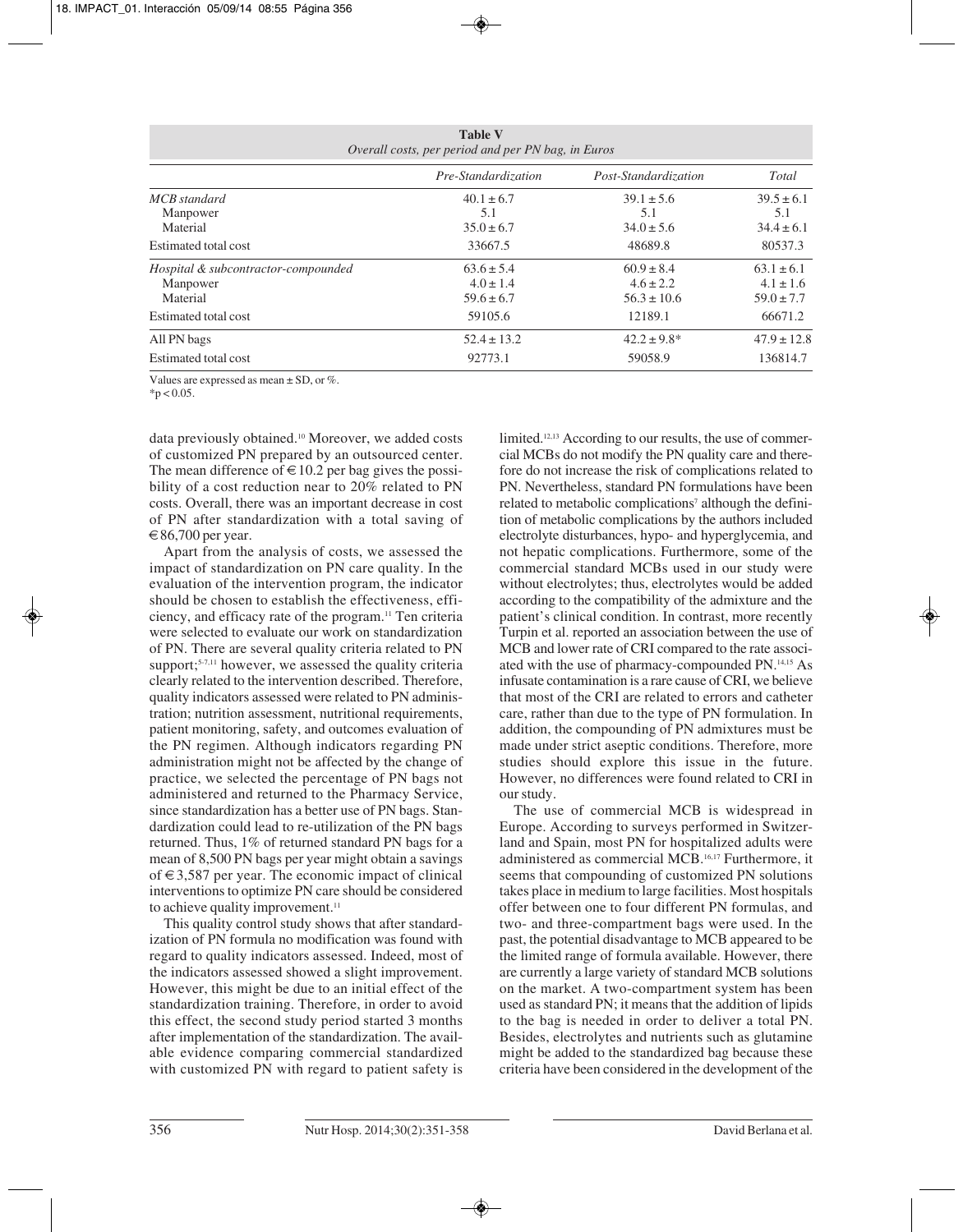formulation. In this way, standardization of PN has been developed to a new way called "modular".18 That means that from adding different macro- or micronutrients to standard formulations, a customized PN can be obtained. In addition to cost savings, the use of standard solutions might lead to reduce calculation errors as well as the risk of microbiological contamination, since there is a reduction in the handling of the constituents of the PN solution.13,19,20

We evaluated the current PN practice, which includes a variety of prescribing and compounding methods, including customized PN based on the patient's clinical condition. The use of customized PN was related to the following clinical conditions: longterm, renal impairment, hypertriglyceridemia and critical illness; similar to previously reported.<sup>21</sup> Our study showed that after the intervention, the use of standard PN was 85%. This finding is in keeping with the results of other authors who suggested that three standard PN formulations might cover the macronutrient needs of 82% of patients.<sup>22</sup> It is suggested that patients for whom standardized PN might be difficult to use include those with renal, hepatic or other organ compromise, critical illness and home PN.13 Long-term PN patients are more likely to receive customized PN formulations in order to avoid metabolism associated with long-term PN therapy. Critical illness is typically associated with a catabolic stress state in which patients commonly demonstrate a systemic inflammatory response. This response is coupled with complications such as multiorgan dysfunction, leading to alterations in electrolyte balance as well as in macronutrient metabolism. Renal impairment affects water, electrolyte and acid-base metabolism; but also induces alterations in protein, carbohydrate and lipid metabolisms. In addition, renal impairment has been related to episodes of hypertriglyceridemia and hyperglycemia in patients receiving PN.23,24 Therefore, it appears that patients with renal impairment should receive customized PN. In contrast, European guidelines suggest that standard PN formulation should be used in chronic kidney disease patients when PN is indicated.25 However, European guidelines on PN and surgery indicate that standardized nutritional support cannot be applied to patients with chronic renal failure.26 Therefore, standard PN solutions should be assessed in each facility to know how they might be used.

In comparison to the first period, the glucose and protein content of PN admixtures were on average lower within the standardization period. But the mean lipid content was significantly higher during this second period. However, on percentage, the differences found in macronutrients were less than 8%. This represents a mean difference of 0.8 g of nitrogen, 7.8 g of glucose and 3.3 g of lipids. We assume that standard PN solutions might be used in an even larger proportion of patients than observed in our evaluation, since we did not detect an increase of complications. Besides, little differences in macronutrient amounts were found.

The authors acknowledge that this was a retrospective study; thus, the data limit us to identifying potential associations. However, our findings may contribute to an open discussion regarding the use of MCB and customized formulations. Current PN practice includes prescribe and compound PN methods, including customized PN formulations based on the patient's clinical condition. In fact, the two periods compared included both those patients who received PN compounded in the hospital pharmacy or by an outsourced centralized compounding center and patients receiving commercial MCB. The decision regarding PN choice can be complex; it would be influenced by the number and type of patients requiring PN within a specific clinical situation.

In conclusion, the use of both kinds of PN. customized or commercial MCB, has shown to be efficient and flexible to the specific demands. However, greater use of customized PN was significantly more expensive. Our study has demonstrated that PN standardization can bring about cost-containment without compromising PN quality care.

# **Acknowledgements**

This study was supported by Baxter S. A. The funders had no input into, or control over, study design, data collection, analysis, and interpretation of data; in the writing of the report; or in the decision to submit the paper for publication.

## **References**

- 1. Jeejeebhoy KN. Total parenteral nutrition: potion or poison? *Am J Clin Nutr* 2001; 74 (2): 160-3.
- 2. Trujillo EB, Young LS, Chertow GM, Randall S, Clemons T, Jacobs DO et al. Metabolic and monetary costs of avoidable parenteral nutrition use. *JPEN* 1999; 23 (2): 109-13.
- 3. ASPEN. Board of Directors and the Clinical Guidelines Task Force. Guidelines for the use of parenteral and enteral nutrition in adult and pediatric patients. *JPEN* 2002; 26 (1 Suppl.): 1SA-138SA.
- 4. Grau T, Bonet A, Rubio M, Mateo D, Farré M, Acosta JA et al. Liver dysfunction associated with artificial nutrition in critically ill patients. *Critical Care* 2007; 11 (1): R10.
- 5. Schoenenberger Arnaiz JA, Rodríguez Pozo A. [Protocolisation of parenteral artificial nutrition: Methodological and organisational bases for process design and review]. *Nutr Hosp* 2010; 25 (1): 26-33.
- 6. García-Rodicio S, Abajo C, Godoy M, Catalá MA. Development and implementation of an audit tool for quality control of parenteral nutrition. *Nutr Clin Pract* 2009; 24 (4): 500-7.
- 7. Gómez Ramos MJ, Saturno Hernández PJ. [Parenteral nutrition in a general hospital: quality criteria and factors associated with compliance]. *Med Clin (Barc)* 2002; 119 (18): 686-9.
- 8. Grupo de Trabajo de Estandarización y Protocolos SENPE. Protocolos para la prescripción de nutrición parenteral y enteral (III) [Internet]. Madrid: 1998 [cited 2010 Feb 2]. Available from: http://www.senpe.com/consensos.html.
- 9. Raad I, Hanna H, Maki D. Intravascular catheter-related infections: advances in diagnosis, prevention, and management. *Lancet Infect Dis* 2007; 7 (10): 645-57.